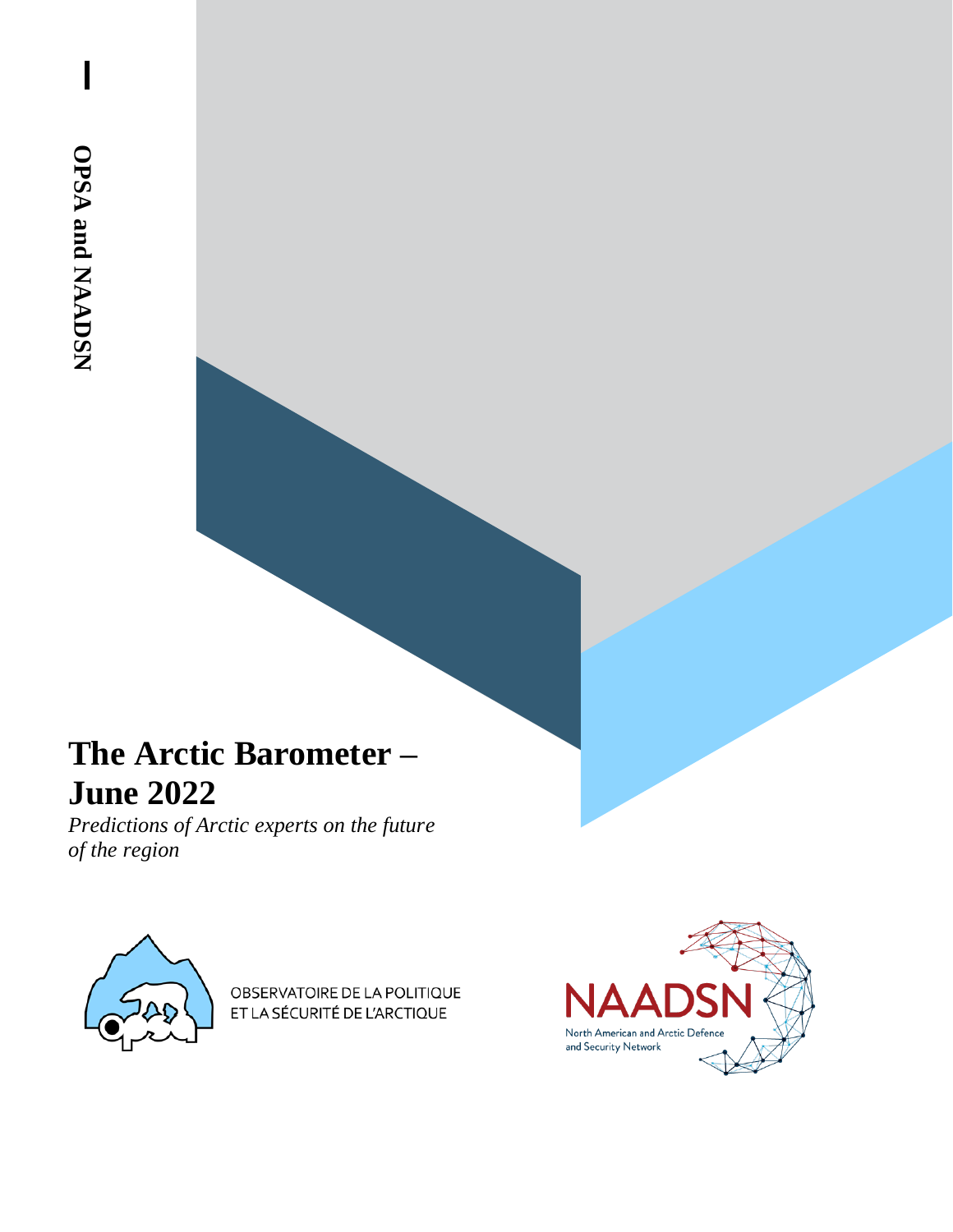**To cite:** Mathieu Landriault and Paul Minard. 2022. The Arctic Barometer – June 2022. Observatoire de la politique et la sécurité de l'Arctique, École nationale d'administration publique; Gatineau.

This report is under the license *Creative Commons* CC-BY-NC. This means that you must give appropriate credit, provide a link to the license, and indicate if changes were made. You may do so in any reasonable manner, but not in any way that suggests the licensor endorses you or your use. You may not use the material for commercial purposes.

OPSA and NAADSN would like to acknowledge the financial support of the Ministère des Relations internationales et de la Francophonie of the Government of Quebec and the Department of National Defence through its MINDS program.

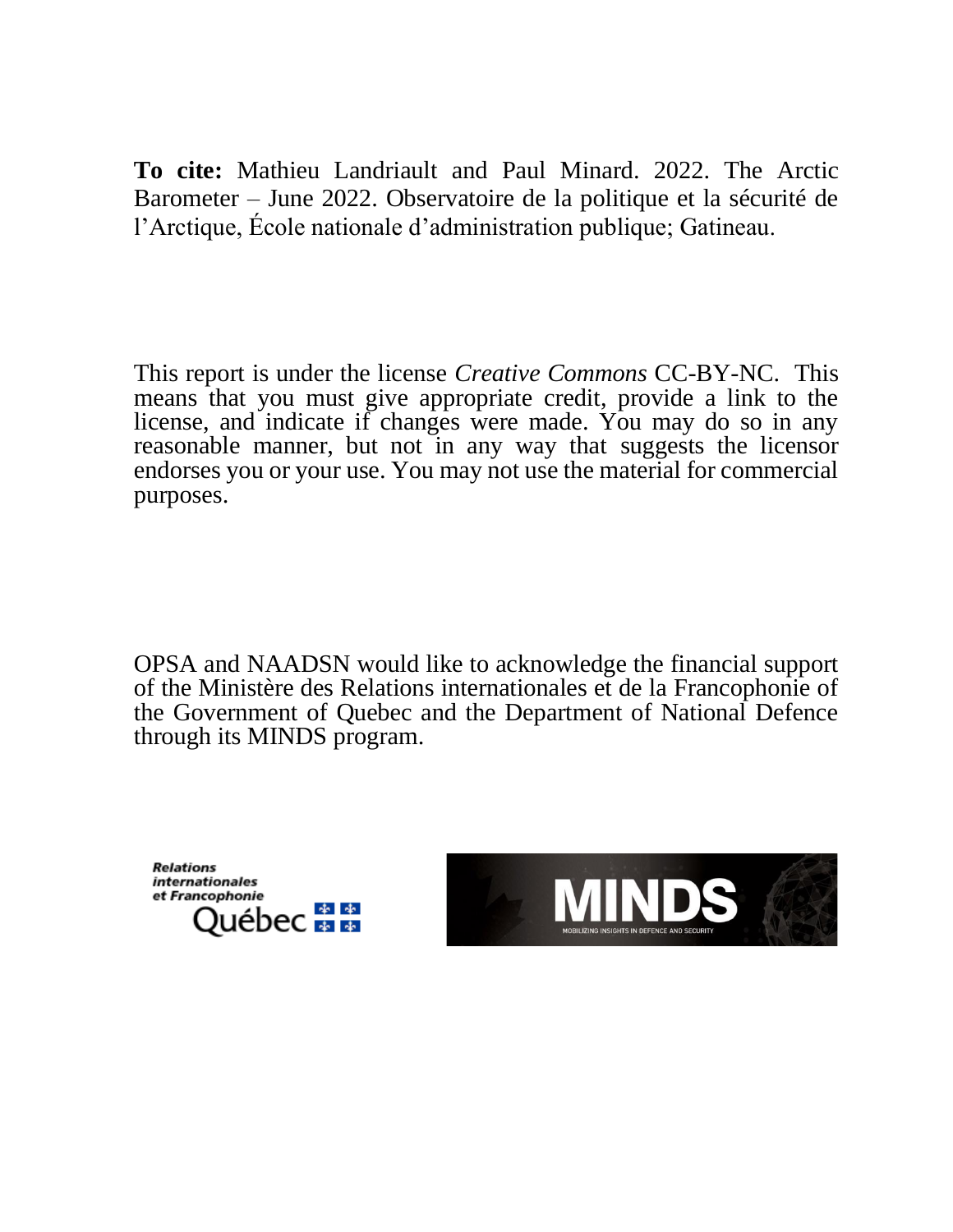# **The Arctic Barometer – June 2022**

 *Predictions of Arctic experts on the future of the region*

**MATHIEU LANDRIAULT** Director, OPSA Network coordinator, NAADSN

#### **PAUL MINARD** Researcher, OPSA

The future of the Arctic region is characterized by a great deal of uncertainty, largely due to climate change. It is therefore normal that many predictions are made in an attempt to envision future developments that will affect the region. This high number of predictions can be observed in the media as well as in the academic sphere and makes it difficult to understand where the consensual or opposing positions lie.

The ambition of this research project is to survey Arctic experts and ask them to make predictions on some specific questions. These predictions are collected in an anonymous way and experts will be called upon to offer their predictions at regular intervals (every 6 months).

The project has three objectives in order to develop a clearer picture of expertise on the Arctic region:

1- Understand the points of contention and consensus on Arctic issues in the expert community;

2- Identify what moves the needle, i.e. the type of events, developments that make Arctic experts reconsider their predictions;

3- Compare the predictions made by academic researchers and civil society representatives in order to identify similarities and differences in their perceptions of the future of the Arctic.

For this first wave, questions focused on political and military developments. In total, 69 respondents (43 male, 25 female) participated by filling the questionnaire. Respondents were based in 12 countries, 67% being from Canada and the U.S. We asked respondents to assess from 0 to 100 the possibility for certain events to occur, with 0 meaning that it was impossible for the potential event to occur and 100 meaning it was certain that the event would happen.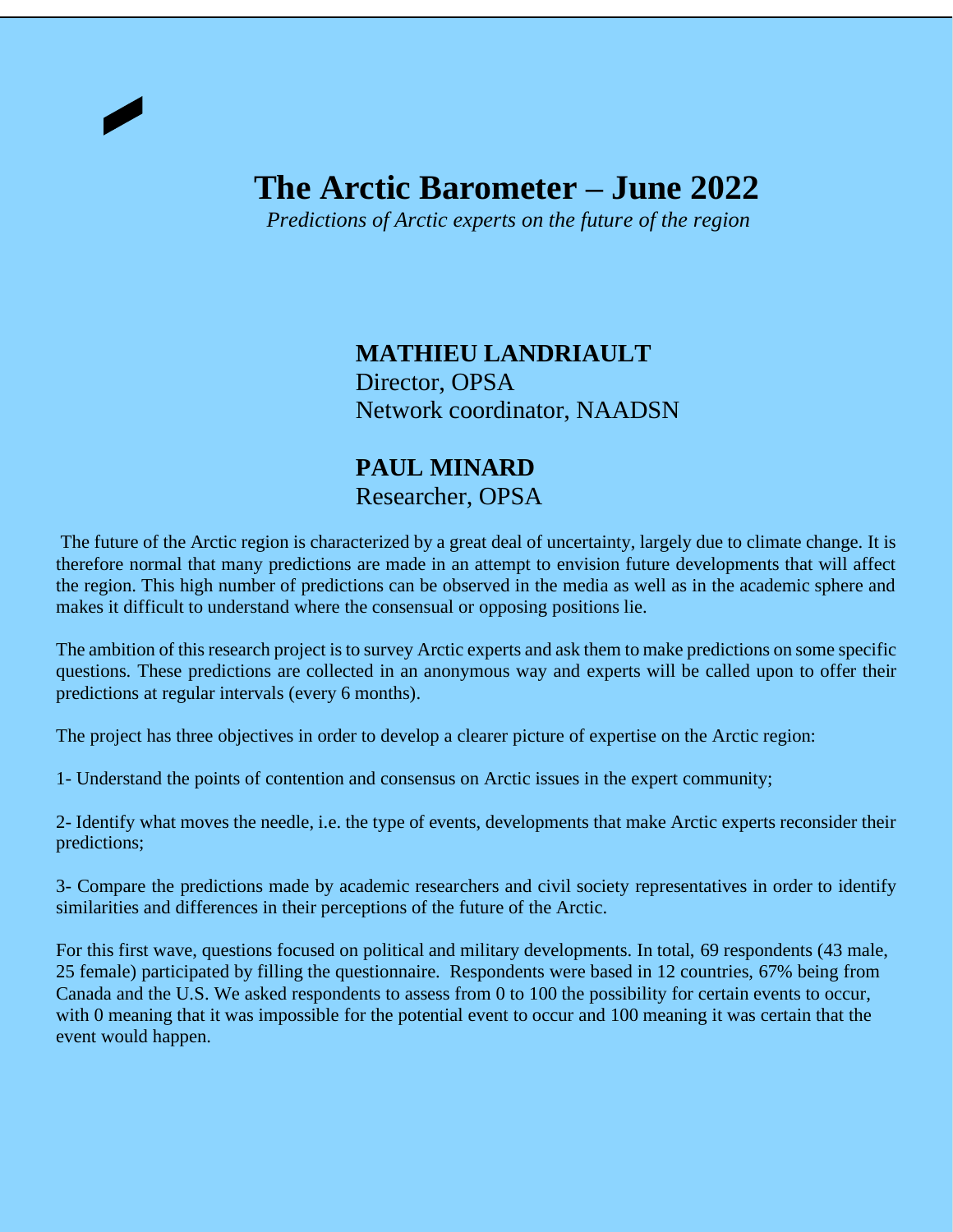### I – ARCTIC GOVERNANCE: THE IMMEDIATE FUTURE OF THE ARCTIC **COUNCIL**



Figure 1: predictions for the statement "All eight Arctic countries will resume their cooperation at the Arctic Council before September 30, 2022"



Figure 2: predictions for the statement "The seven Arctic states (except Russia) will start a new regional Arctic forum before September 30, 2022"





## ANALYSIS:

Here we show the distribution of responses to three questions relating to the immediate future of the Arctic Council. All in all, all three scenarios do not clear the 50% threshold for most respondents, highlighting that they are not likely to happen.

We see from Figure 1 that respondents are pessimistic about the chances of all eight Council members resuming cooperation by the fall. Respondents estimate a higher likelihood of Council states, excepting Russia, starting a new regional Arctic forum by this date, as seen in Figure 2.

Turning to Figure 3, we see that respondents estimate the probability of Russia starting a new regional Arctic forum by September 30, 2022 as low, though interestingly, not as low as the chance of all eight countries resuming cooperation in the Arctic Council by this date.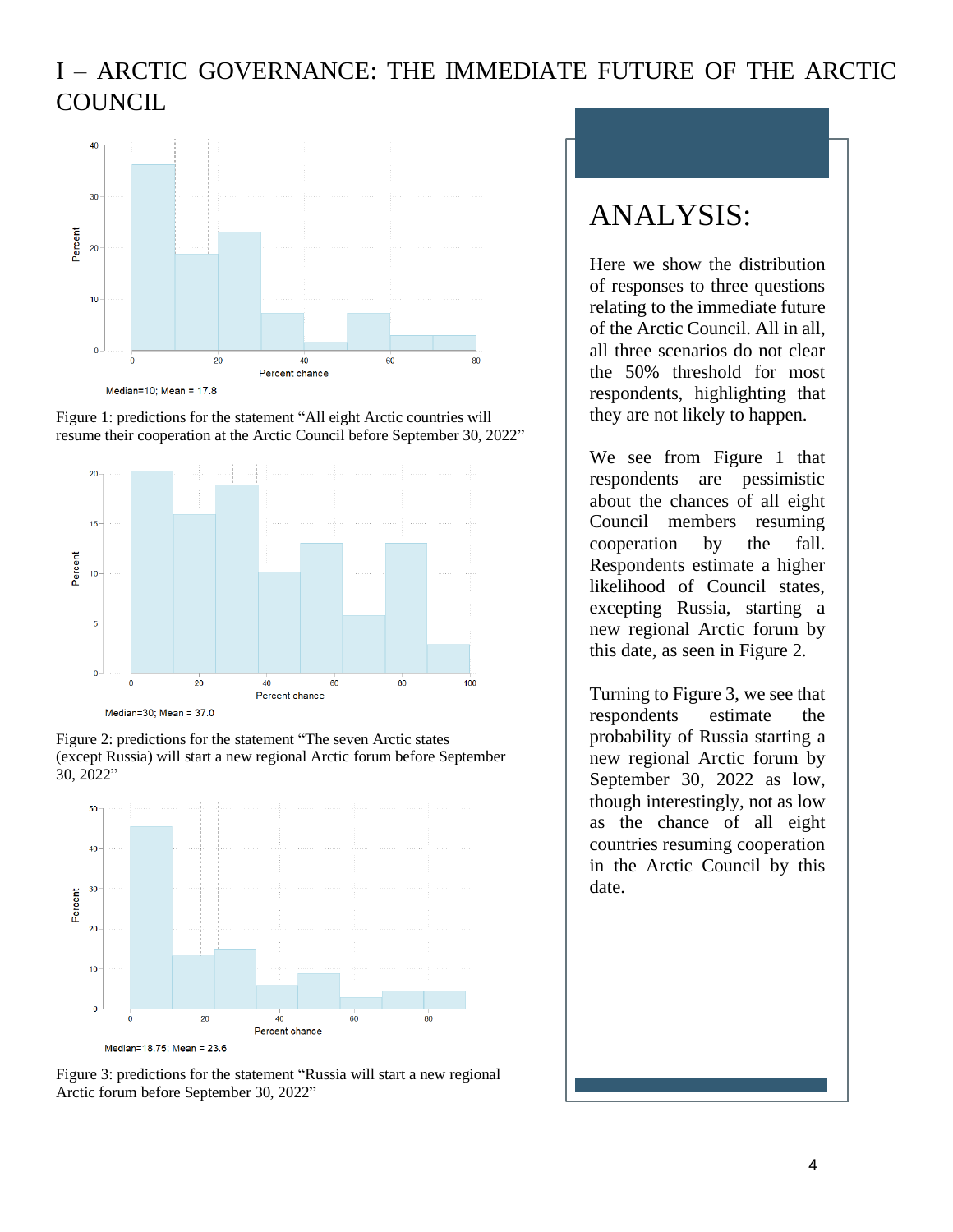#### II - ARCTIC GOVERNANCE – THE LONG-TERM PERSPECTIVE



Figure 4: predictions for the statement "All eight Arctic states will meet in-person at the Arctic Council ministerial meeting in May 2023"



Figure 5: predictions for the statement "Greenland will become a sovereign nation before January 1 2026"

### ANALYSIS:

The two graphs on this page show the distribution of estimates for two questions on longer term issues in Arctic governance.

In Figure 4 we can see that respondents are more confident that all eight Arctic Council member states will meet in person at the scheduled ministerial meeting of May 2023. This presents an interesting contrast with Figure 1 on the previous page. It is notable, however, that opinion is somewhat bimodal on this question, with a number of respondents viewing this event as having low probability, and a second group of respondents viewing it as having better than a 50% chance.

Similarly, opinion is divided on whether Greenland will become a sovereign nation by 2026 (Figure 5). Though most respondents rated this as having a lower than 50% probability, a substantial minority rated the likelihood as higher than 50%.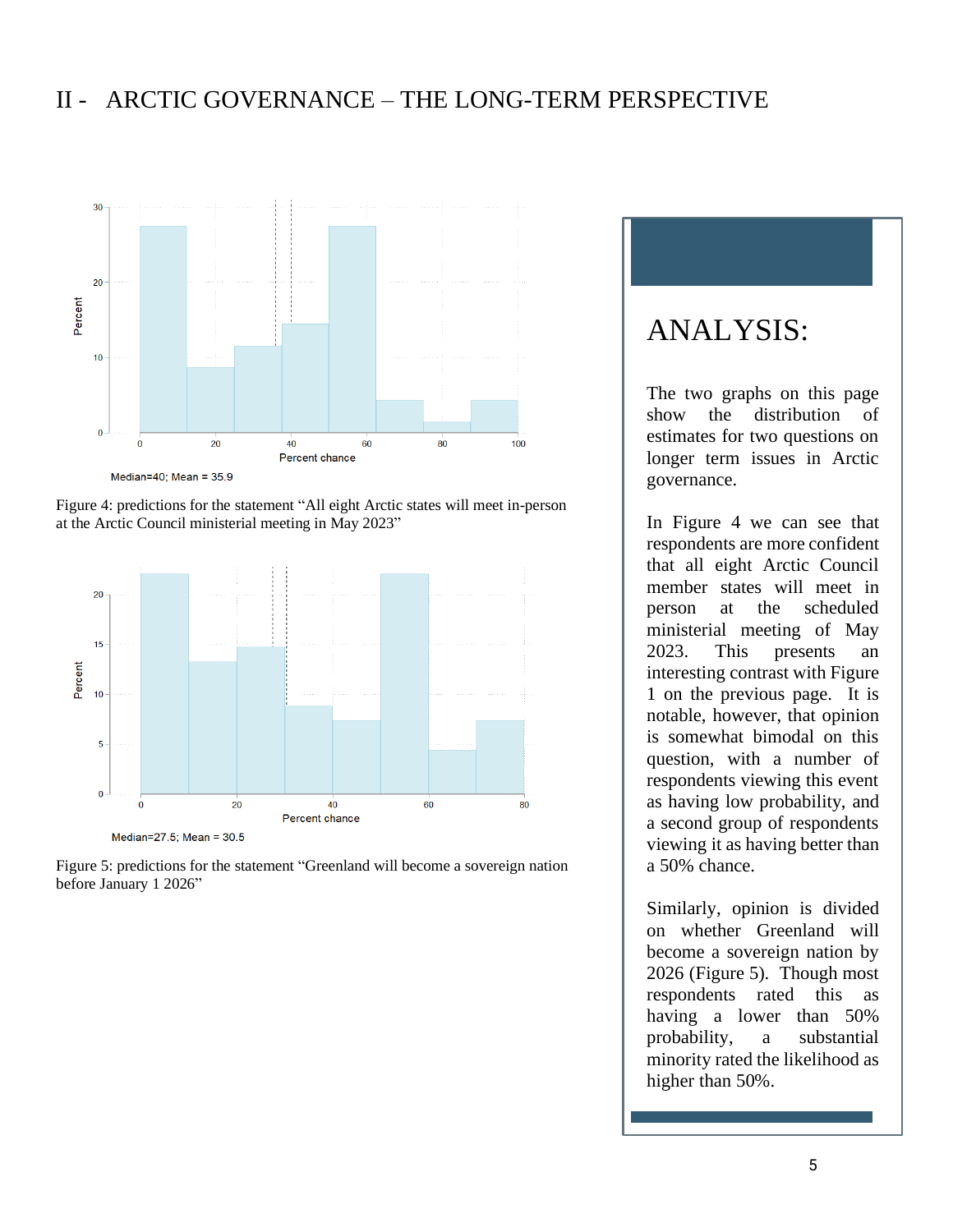### III - MILITARY QUESTIONS – TOWARDS AN ARCTIC MILITARY CONFRONTATION?



Figure 6: predictions for the statement "A military conflict will take place in the Arctic region (north of 60<sup>th</sup> parallel) before September 30 2022"



Figure 7: predictions for the statement "A military conflict will take place in the Arctic region (north of 60<sup>th</sup> parallel) before January 1 2026"

## ANALYSIS:

Figures 6 and 7 present distributions of estimates of the probability of military conflict in the Arctic region.

As seen in Figure 6, respondents view the likelihood of conflict before September 30, 2022 as remote. In the question represented in Figure 7, respondents were asked to estimate the likelihood of conflict before 2026. Over this longer time frame, respondents saw conflict as relatively more likely, though still unlikely in absolute terms.

Overall, the Russian invasion of Ukraine did not seem to have created an impact on this issue. Structural and environmental constraints are still heavily weighing on a potential Arctic military conflict.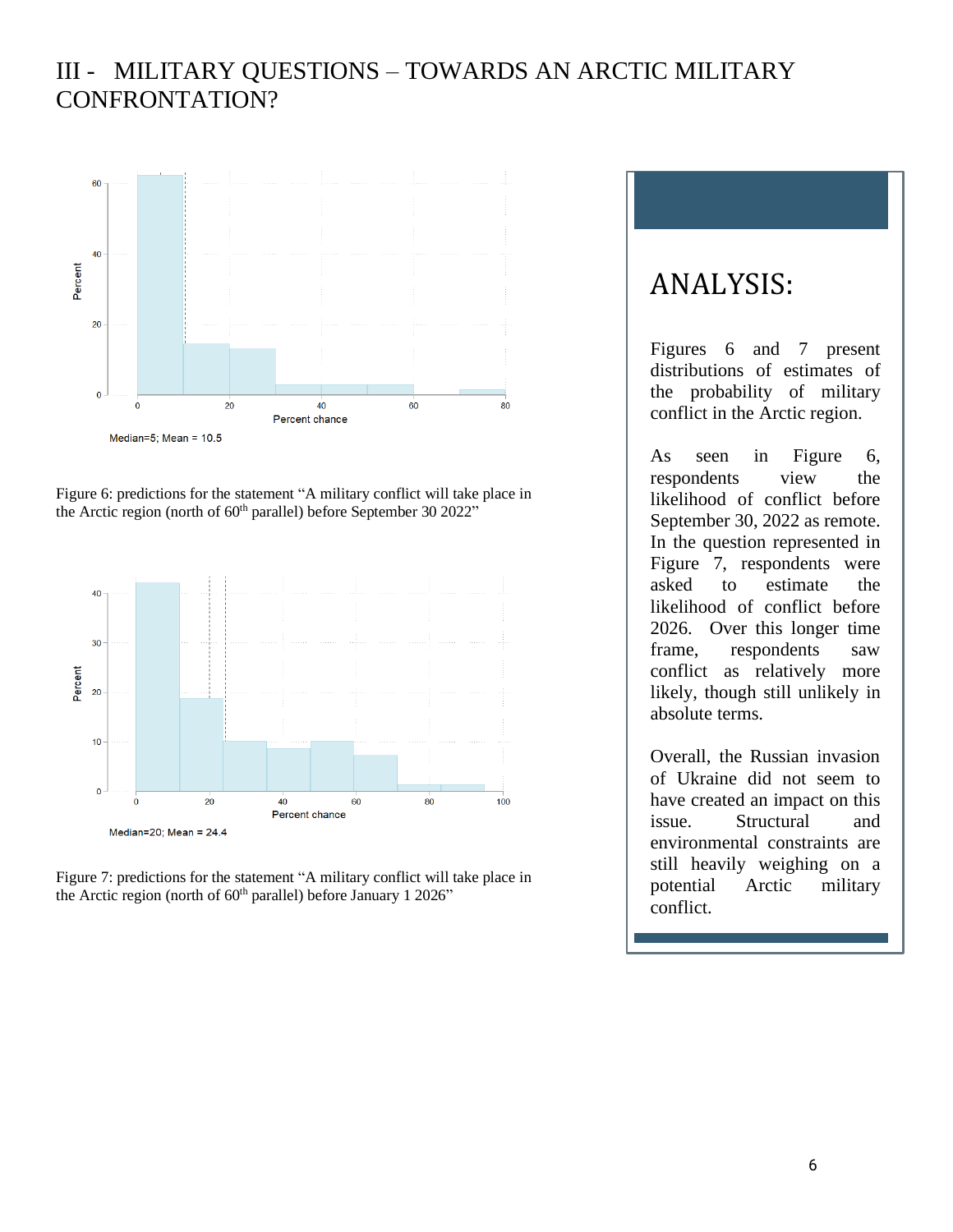

Figure 8: predictions for the statement "Russian bombers will violate the airspace of an Arctic state before September 30 2022"



Figure 9: predictions for the statement "The United States will conduct a freedom of navigation operation (FONOP) in the Arctic region before January 1, 2026"

## ANALYSIS:

Though respondents saw direct military conflict as unlikely, we can see in Figures 8 and 9 that provocative military actions are estimated as relatively more likely. This points towards the perception that provocations may occur but that it will not lead to broader confrontation.

In Figure 8, we can see that while a substantial minority rated the chance of Russian bombers violating the airspace of an Arctic state before this fall as very unlikely, respondents as a whole viewed this proposition as having slightly better than even odds, with a substantial minority viewing this as highly likely. Here, we observe sharply contrasted perceptions of the Russian threat in the context of the Russia-Ukraine war.

As seen in Figure 9, the chances of the United States conducting freedom of navigation operations in the Arctic were viewed as higher still, though admittedly over a longer time horizon.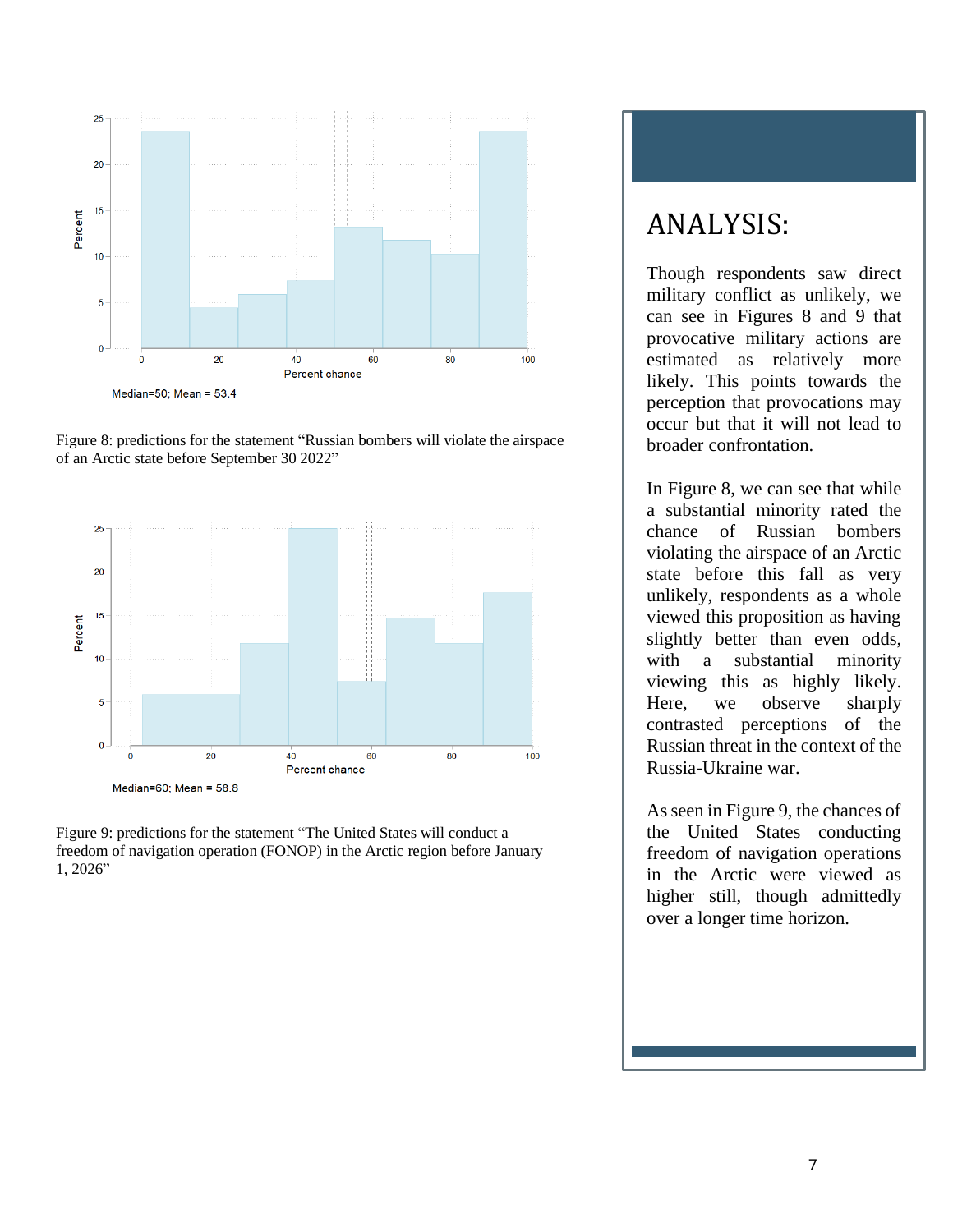#### IV – DIFFERENCES RELATED TO THE STATUS OF THE RESPONDENTS



Figure 10: predictions by status of respondents for the statement "The seven Arctic states (except Russia) will start a new regional Arctic forum before September 30, 2022"





## ANALYSIS:

We consider now whether estimates differ by the work status of respondents. Sixtytwo percent of our sample was "academic", meaning either faculty, postdoctoral student or graduate student at a college or university. Our remaining respondents were drawn from government, civil society and the private sector.

Figures 10-13 compare responses by academic status using overlapping histograms for selected questions. An interesting pattern emerges whereby academics consistently rate the likelihood of an event occurring more highly than do non-academic respondents.

This is particularly clear in regards to the likelihood of Russia starting a new regional Arctic forum (Figure 11) and the likelihood of Greenland achieving sovereignty (Figure 13). As these questions are resolved, it will be interesting to see whether academics are consistently overestimating the likelihood of these events occurring, or non-academics are consistently underrating the likelihood of these events.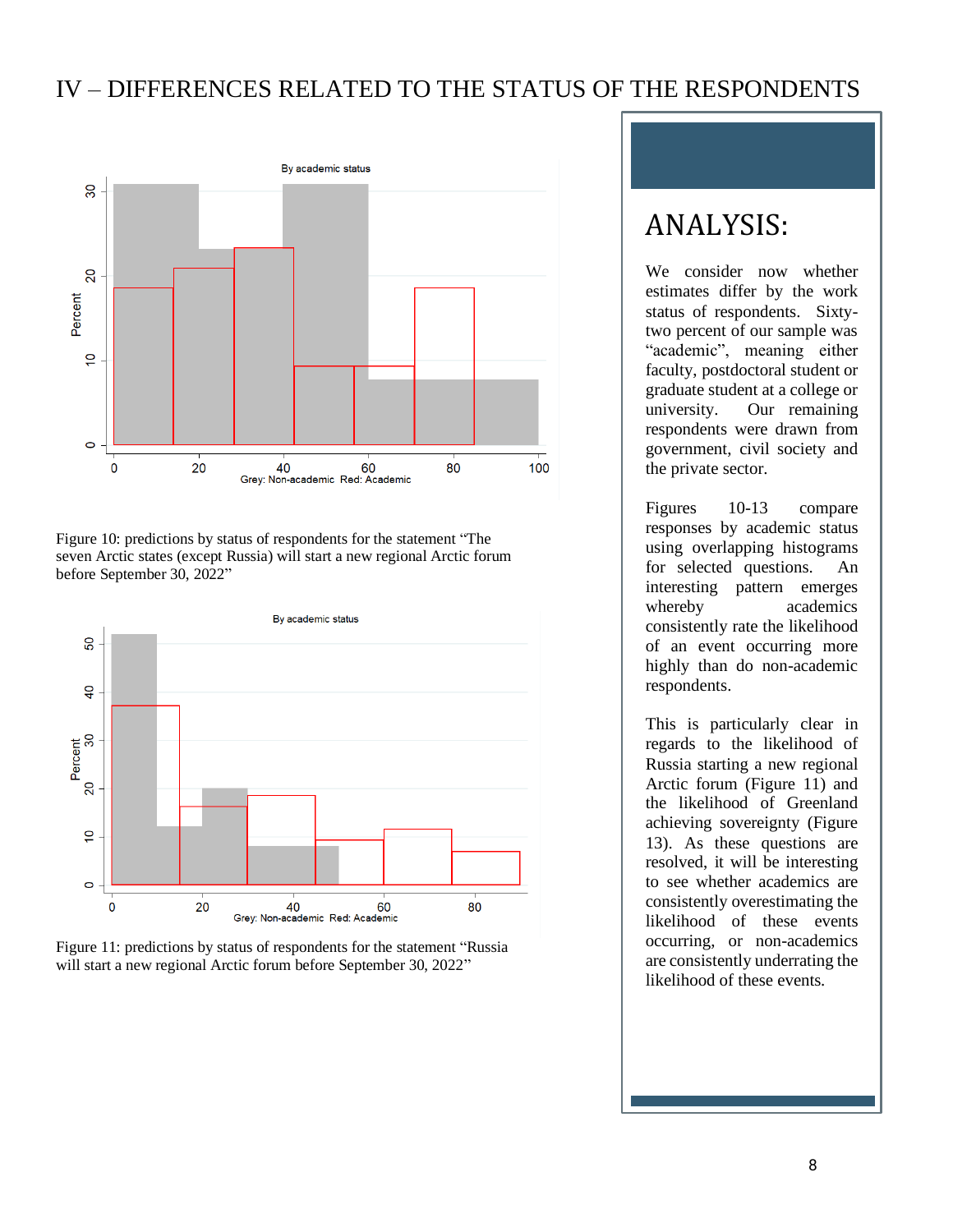

Figure 12: predictions by status of respondents for the statement "Russian bombers will violate the airspace of an Arctic state before September 30 2022"



Figure 13: predictions by status of respondents for the statement "Greenland will become a sovereign nation before January 1 2026"